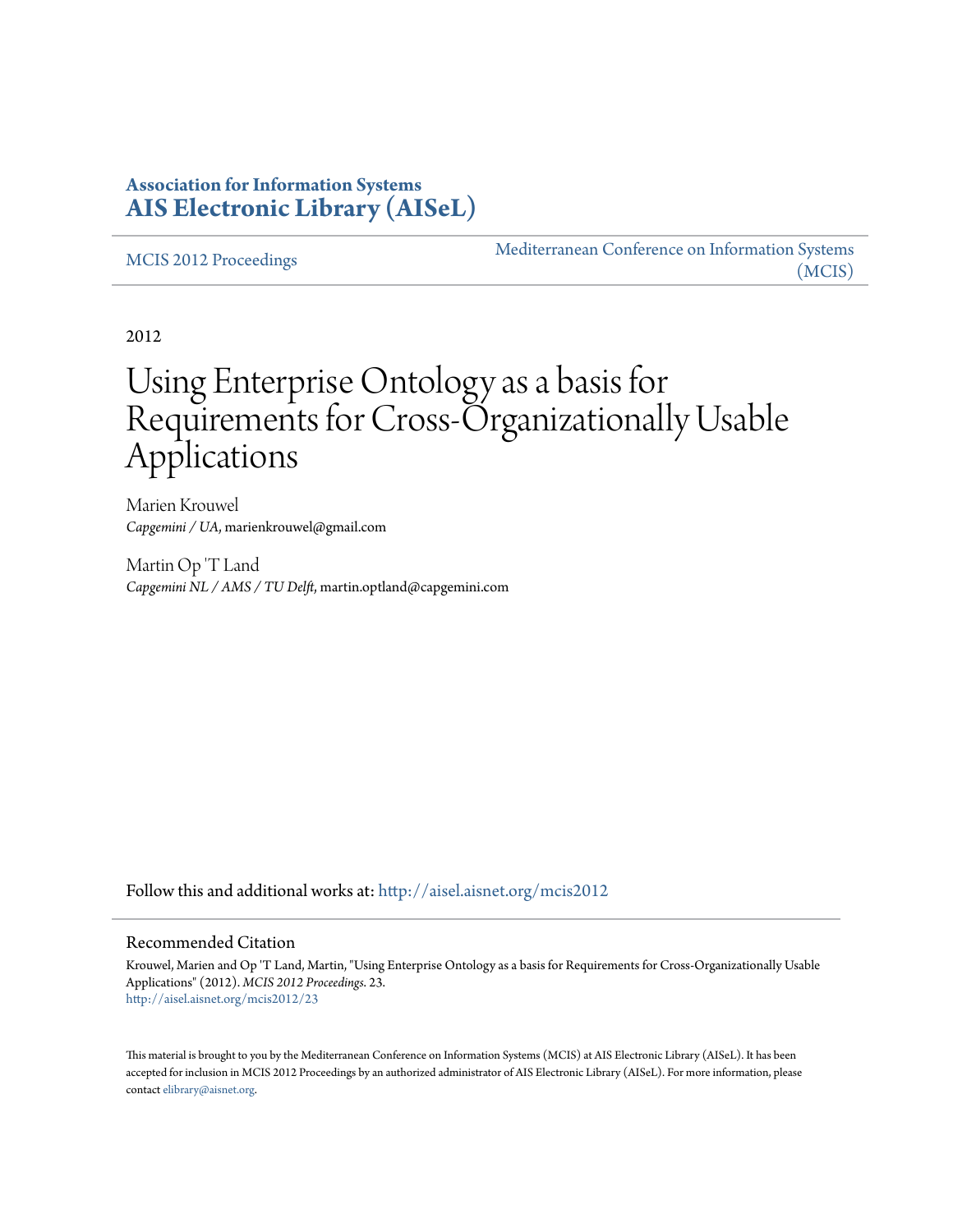# USING ENTERPRISE ONTOLOGY AS A BASIS FOR REQUIREMENTS FOR CROSS-ORGANIZATIONALLY USABLE APPLICATIONS

Krouwel, Marien, [marien.krouwel@capgemini.com](mailto:marien.krouwel@capgemini.com)

Capgemini Netherlands, P.O. Box 2575, 3500 GN Utrecht, the Netherlands; University of Antwerp, Prinsstraat 13, 2000 Antwerp, Belgium.

Op 't Land, Martin, [martin.optland@capgemini.com](mailto:martin.optland@capgemini.com)

Capgemini Netherlands, P.O. Box 2575, 3500 GN Utrecht, the Netherlands; Antwerp Management School, Sint-Jacobsmarkt 9-13, 2000 Antwerp; Delft University of Technology, P.O. Box 5031, 2600 GA Delft, the Netherlands.

#### Abstract

*Developing cross-organizationally usable applications is becoming increasingly important. However, actually re-using business applications has been hindered in practice often by implicit assumptions about organizational and IT implementation. We propose a method to gather requirements for crossorganizationally usable applications that, taking Design and Engineering Methodology for Organizations (DEMO) as starting point, a) is easy to communicate, b) can discern differences between the organizations, and c) has an attractive Return On Modeling Effort (ROME). When testing this method in a large real-life case study, it also appeared to be possible to a) systematically design the `unhappy' flow as well, b) define application architecture principles for supporting organizational flexibility, and c) systematically design screens based on DEMO models, irrespective of internal or external use. Finally the method greatly objectified the discussions between all stakeholders involved.*

*Keywords: Enterprise Ontology, requirements engineering, interaction design, cross-organizational, software flexibility, DEMO*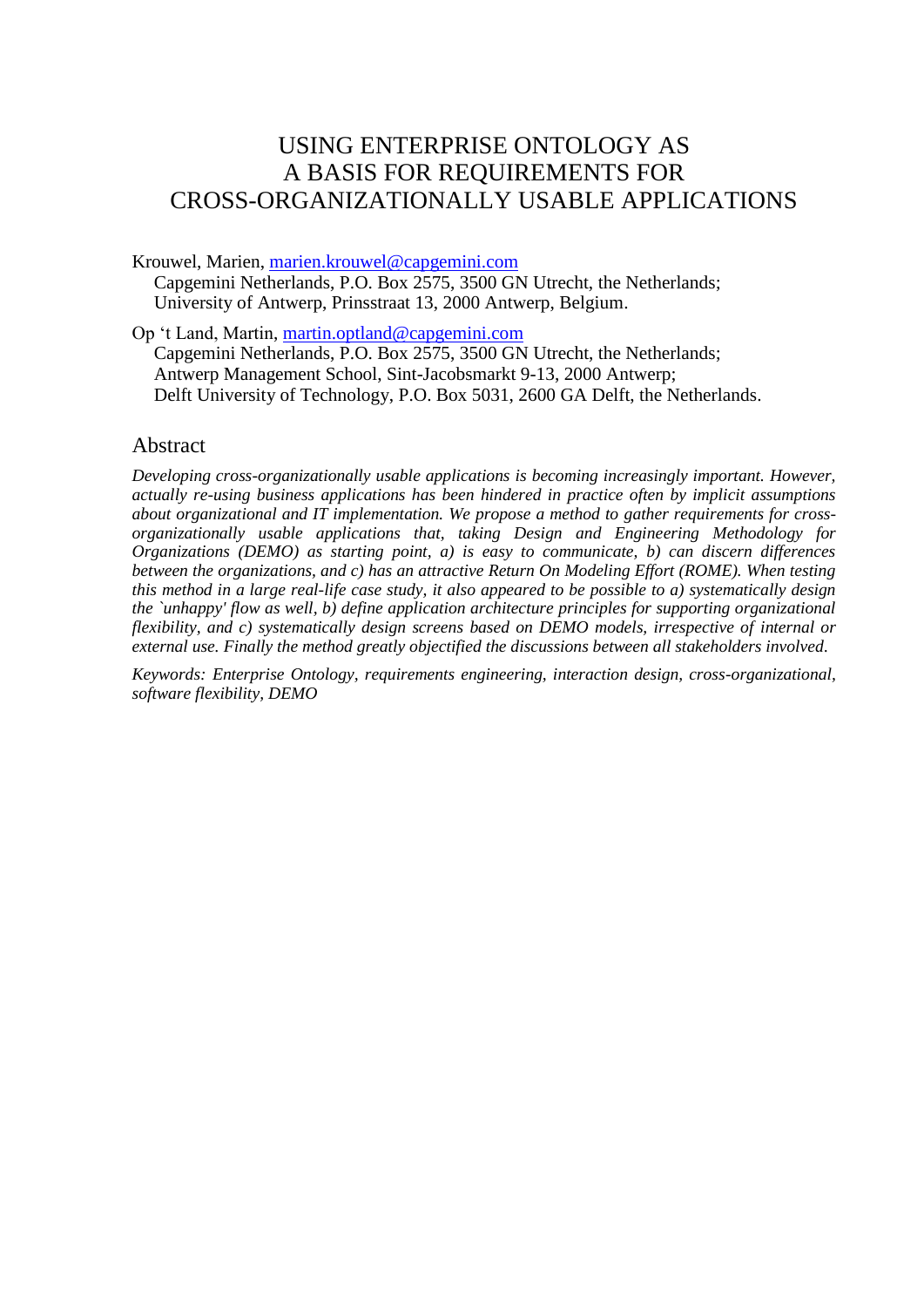# **1 INTRODUCTION**

Developing cross-organizationally usable applications is becoming increasingly important. Especially in (international) cooperations, ranging from open-ended without any agreements on one side to one with a high degree of sector agreements and standards on the other side, re-using applications is becoming more and more popular. Being able to develop an application once and use it in several organizations is, obviously, one of the main benefits to be achieved.

Re-using applications among multiple organizations is a great concept in theory and has been quite successful in the context of inter-organizational reuse of technical infrastructure: modern operating systems, database management systems, component infrastructures, web servers, web browsers, etc., are examples of infrastructural applications that can be reused by organizations (Bosch, 2004). Reusing business applications, however, has been hindered in practice often by implicit assumptions about organizational and IT implementation. How often do we not see similar applications are developed multiple times, just because of small differences in the requirements? And how often do we not see organizations have to adapt to an implemented package, e.g., an ERP system, as it is not possible to adapt the package to meet the organization's specific needs?

We propose a method with DEMO (Dietz, 2006) as starting point to gather requirements for crossorganizationally usable applications. The method a) is easy to communicate, b) can discern differences between the organizations, and c) has an attractive Return On Modeling Effort (ROME). By using interaction designs to elicit the requirements and validate organization models, within a relatively short period, great insight can be gained in the similarities and differences between organizations and the consequences for supporting applications.

The method was tested in a large real-life case study at an International Public Private Organization (IPPO; 7,000 employees in 30 countries), which supports common concerns of National Offices granting patents. Currently, these National Offices have their own way of working, including their own supporting IT, loosely based on what once were copies of the same IT system: several offices have adapted the system in terms of business rules, supported processes, and integration with CMS and DMS. Goal of the project was to find the differences between three National Offices to see whether these offices could be supported by one IT system.

The remainder of this paper is structured as follows. The research design in section 2 outlines the problem statement, introduces the way of thinking and embeds this in a way of working. Next we describe the actual intervention, of which section 4 discusses the results. Finally, section 5 provides the conclusions, as well as directions for further research.

# **2 RESEARCH DESIGN**

#### **2.1 Problem statement**

Our research program aims at investigating how to engineer applications for *comparable enterprises*. We define enterprise as a goal-oriented cooperative of people. Enterprises we consider comparable when offering the same kind(s) of products or services. For example, we consider health care insurance companies comparable, as they all provide health care insurance, although the exact products delivered may vary. Let us introduce the Generic System Development Process (GSDP) (Dietz, 2008) in order to explain this in more detail.

By system development is meant the bringing about of a new system or of changes to an existing system. The system development process comprises all activities that have to be performed to arrive at an implemented system. In any system development process two systems are involved: the Object System (OS), the system to be developed, and the Using System (US), the system that will use the functions or services of the OS. The complete process, as shown in Fig. 1, consists of three phases: design, engineering, and implementation.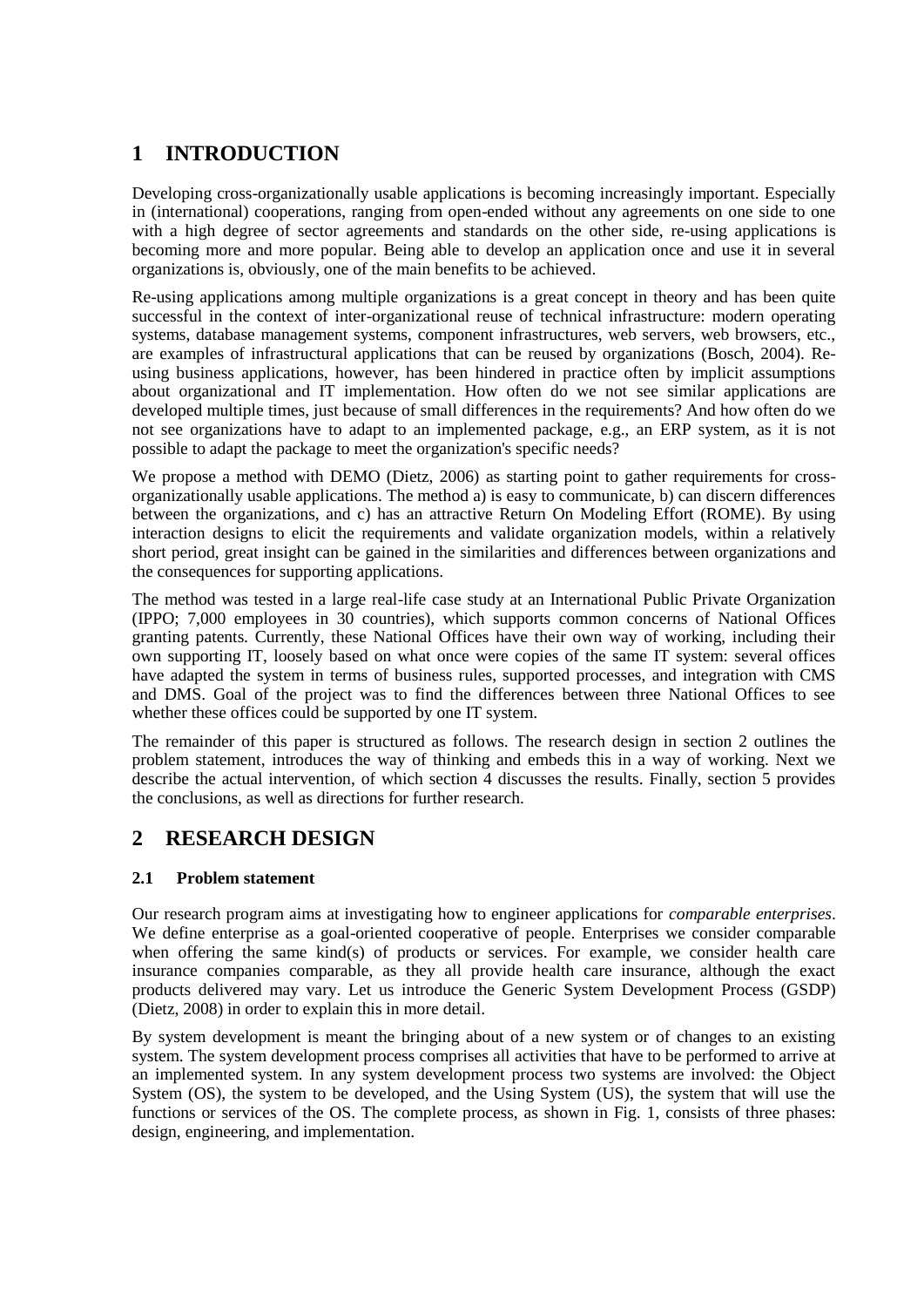The design phase is further split up into *function design* and *construction design*. Function design starts from the construction of the US and ends with the function of the OS. The result is a functional (black box, see Dietz (2006; 2008)) model clarifying the behavior of the OS in terms of (functional) relationships between input and output of the OS. The functional model is mainly driven by *functional requirements*. Construction design starts with the specified function of the OS and ends with the construction of the OS. Construction design bridges the mental gap between function and construction, establishing a correspondence between systems of different categories. Construction design is driven by *construction requirements*, also known as `non-functionals'.



*Figure 1. The Generic System Development Process (Dietz, 2008)*

Engineering is the process in which a number of subsequently more detailed constructional (white box, see Dietz (2006; 2008)) models are produced such that every model is fully derivable from the previous one(s) and the available requirements. Engineering starts from the *ontological* model, a model of the construction that is completely independent of the way in which it is implemented, and ends with the implementation model. By *implementation* is understood the assignment of technological means to the elements in the implementation model, so that the system can be put into operation.

In order to balance and safeguard the interests, concerns and objectives of all stakeholders, broader than just the parties involved in US and OS, the design freedom of a class of object systems has to be restricted. Following Dietz (2008), we define *architecture 1)* conceptually as a normative restriction of design freedom and *2)* operationally as a consistent and coherent set of design principles that embody general requirements, where these general requirements hold for a class of systems<sup>1</sup>. Expected benefits of such a governing based on architecture are a/o improved integration, adaptability, and agility.

In terms of GSDP, we can now operationally define enterprises as comparable when their businesses share the same function model. Different organizations sharing the same function model might have different ontologies. Even when they share the same ontology, the implementations can still differ.

1

 $<sup>1</sup>$  See Dietz (2008) for a comparison with this definition to other definitions, such as IEEE 1471-2000</sup>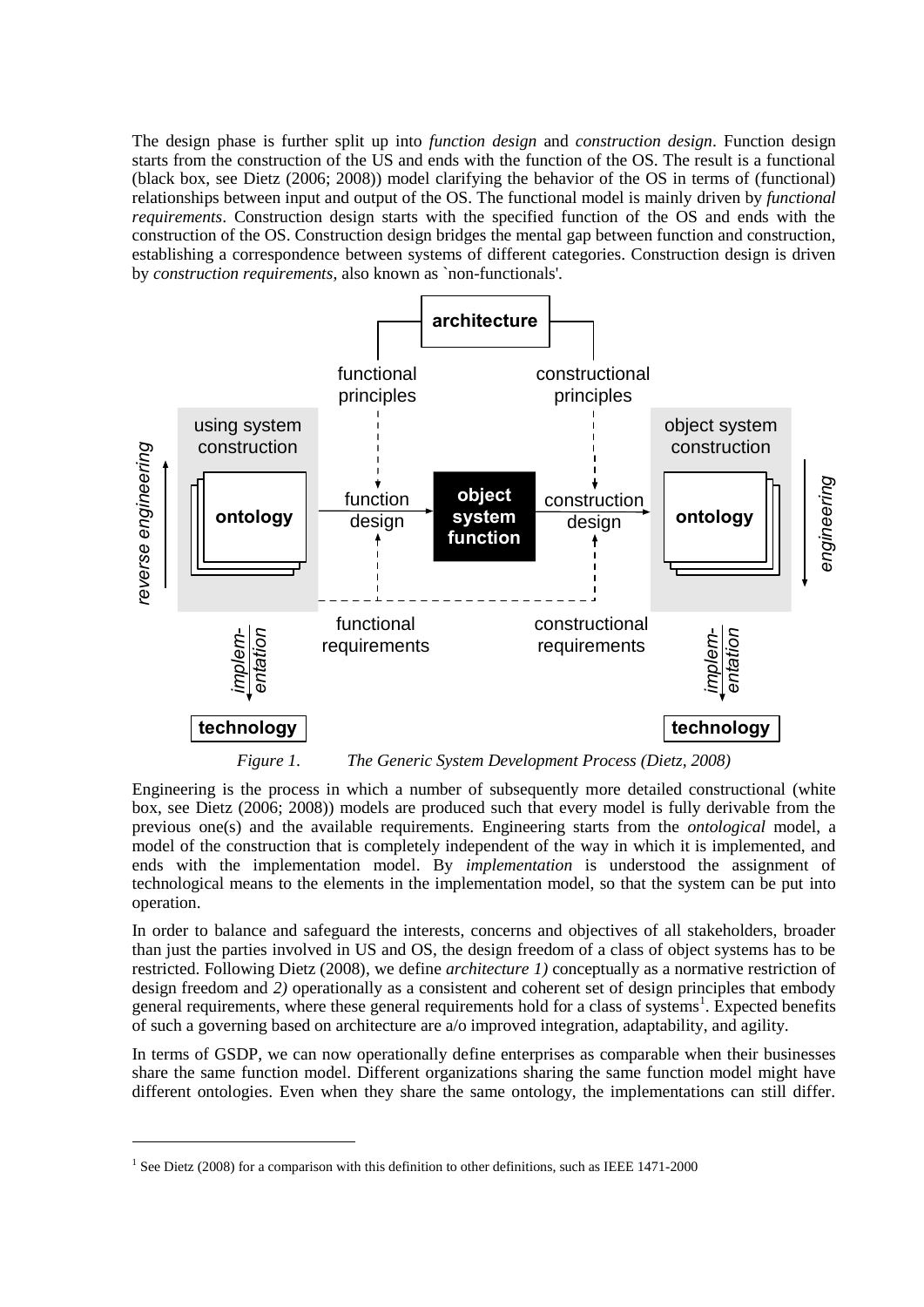Our ideal would be that one application could support comparable enterprises, possibly with different ontologies and possibly with different implementations.

So, we are looking for a way to gather requirements for cross-organizationally usable applications, which *a*) is easy to communicate, *b*) can discern differences on the ontological and implementation level, and *c)* with an attractive ROME.

Significant improvements in communication for eliciting requirements can be achieved by the use of prototyping (Nuseibeh and Easterbrook, 2000; Mannio and Nikula, 2001). Often, the requirements found are static, reflecting the current implementation of the organization and not the ontology. Therefore this strategy can endanger future changes in the organization and re-use in other organizations.

Op 't Land et al (2009) showed that within six weeks the essentials of the Cargo business processes of the two merging parts of Air France and KLM could be clarified in a way which allowed comparison of different organizational and IT implementation of these processes. However, the method applied – using DEMO's Construction Model (CM), event traces and organization and IT mapping – did not yet design new applications.

Mulder (2006) has captured the essentials of 22 complaints boards of the Dutch Stichting Geschillencommissies Consumentenzaken (Dispute Settlement Boards for Consumer Affairs) using DEMO. It was found the 22 boards share the same ontology, but have different implementations. Based on the results, a workflow system was implemented, based on the ontology while also supporting the implementation differences. Mulder however does not show how the implementation differences were captured, nor does he show how the gap from business analysis to information system engineering was bridged.

As DEMO has shown to offer a quick way to find ontological similarities and differences, and to clearly distinguish those from implementation, we think DEMO can be used for gathering requirements for cross-organizationally usable applications. However, when using DEMO, two areas of attention arise:

- as DEMO only focuses on the ontology of an enterprise, we will need additional ways to find and express implementation details;
- studies on the adoption of DEMO show that attention is needed to communicate the models with individuals at any level in the organization (Sattari Khavas, 2010).

So we are looking for a method that combines the ability to discern the ontology and implementation and the ROME of DEMO, and the communicability and detail level of prototyping.

#### **2.2 Proposed way of thinking**

As DEMO has shown to have a good ROME for identifying processes and essential differences (Mulder, 2006; Op 't Land, 2007; Op 't Land et al, 2009), DEMO will be used as starting point of our execution. From the Performance in Social Action (PSI- or ψ-) theory, DEMO's underlying theory, the following axioms are relevant for our research.

- Operation Axiom: People in an organization (subjects) perform two kinds of acts: *Production acts* (P-acts) and *Coordination acts* (C-acts). We abstract from the subjects in order to concentrate on the different actor roles they fulfill. An *actor* is a subject fulfilling an actor role. By performing Pacts they contribute to the purpose or the mission of the enterprise. By performing C-acts they enter into and comply with mutual commitments about P-acts.
- Transaction Axiom: C-acts and P-acts occur in generic socionomic patterns, called *transactions*. These patterns always involve two actor roles (initiator and executor) and are aimed at achieving a particular result. The basis transaction pattern for one transaction consists of five steps, namely request, promise, execute, state and accept. In the request step the initiator of the transaction requests the production of a P-fact, in the promise step the executor of the transaction promises to produce the P-fact, in the execution step (P-act) the executor produces the P-fact, in the state step the executor presents the P-fact to the initiator and in the accept step the initiator accepts the P-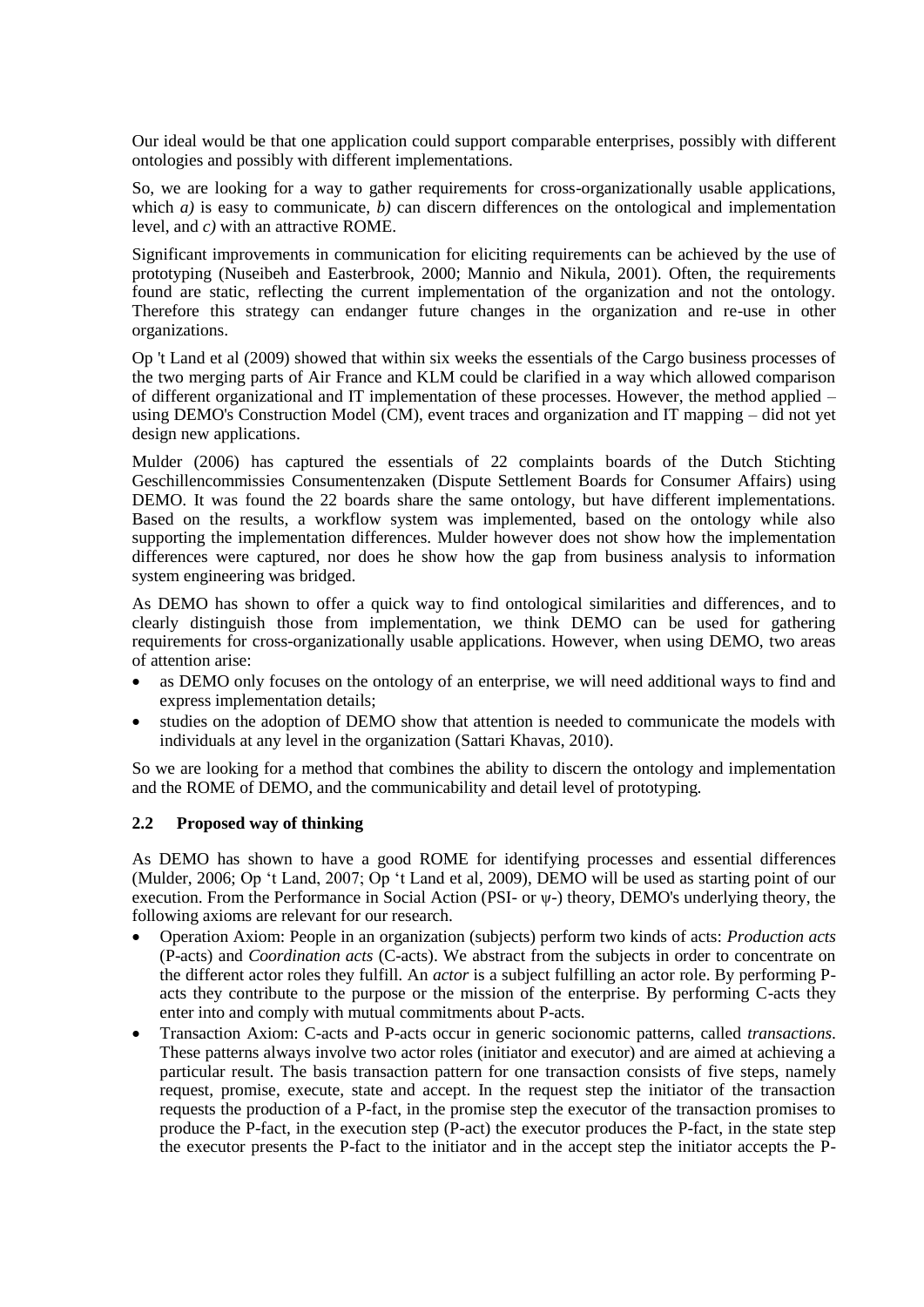fact. The initiator does not know about the P-fact being produced until the executor has presented (stated) the result. Apart from these 4 types of `success' C-acts, 7 other types of C-acts exists (Table 1). A C-act can be performed in three different ways: explicitly (by some observable act), implicitly (performing another C-act also counts for performing the C-act), or tacitly (there is no observable act that counts as performing the C-act).

 Distinction Axiom: three distinct human abilities play a role in the operation of actors, called *performa*, *informa* and *forma*. The forma ability concerns the being able to handle data and documents, so e.g. to copy, transport and store documents. The informa ability regards intellectual capacity, the ability to reason, to compute or derive new facts from existing ones. The performa ability concerns the ability of human beings to produce original new things, i.e. facts that cannot be derived from existing facts. Examples of those facts are decisions and judgments.

| success | problems | canceling |
|---------|----------|-----------|
| request | quit     | cancel    |
| promise | decline  | refuse    |
| state   | stop     | allow     |
| accept  | reject   |           |

| Table 1. |  | The 11 types of coordination acts (C-acts). |  |
|----------|--|---------------------------------------------|--|
|----------|--|---------------------------------------------|--|

DEMO states that a complete enterprise ontology is a model of the B-organization, consisting of four aspect models:

- The CM specifies the composition, the environment and the structure of the organization. It contains the identified *transaction types*, the associated *actor roles* as well as the links to *production* or *coordination banks* where the production and coordination facts are stored.
- The Process Model (PM) details each single transaction type of the CM according to the universal transaction pattern. In addition, the initiating and waiting relationships between transactions are shown.
- The Action Model (AM) specifies the imperatively formulated *business rules* that serve as guidelines for the actors in dealing with their agenda. It contains one or more action rules for every agendum type.
- The Fact Model (FM) specifies the *object classes*, the *fact types* and the declarative formulations of the *business rules*.

We will now briefly introduce the required concepts and the diagram of the DEMO CM, by using a fictitious membership office (Fig. 2). A member-to-be (B-CA01) can request a new membership at the membership office. Such a request will be dealt with by actor B-A01 (called executor, marked by a small black diamond on the edge of the actor role box). The execution of transaction T01 results in a fact in reality, viz., a new membership. In executing transaction T01, actor B-A01 needs to know about ongoing and past transactions T02 (payments); this information link between actor B-A01 and (the fact bank of) transaction type T02 is indicated by a dashed line. In the fact bank of each transaction we find both the production facts (e.g., membership has been started) and the coordination facts (e.g., `requested', `promised', `stated', `accepted') of the instances of that transaction type.

#### **2.3 Proposed way of working**

We will now elaborate a way of working for gathering requirements for cross-organizationally usable applications, building on the way of thinking outlined above. The way of working should result in a validated set of business and application requirements, making explicit the similarities and differences between the enterprises. Main principles behind our way of working were:

- open discussion;
- involvement of employees from different positions (management, subject matter expert, legal);
- the models created are understandable and/or falsifiable by understandable views for everyone.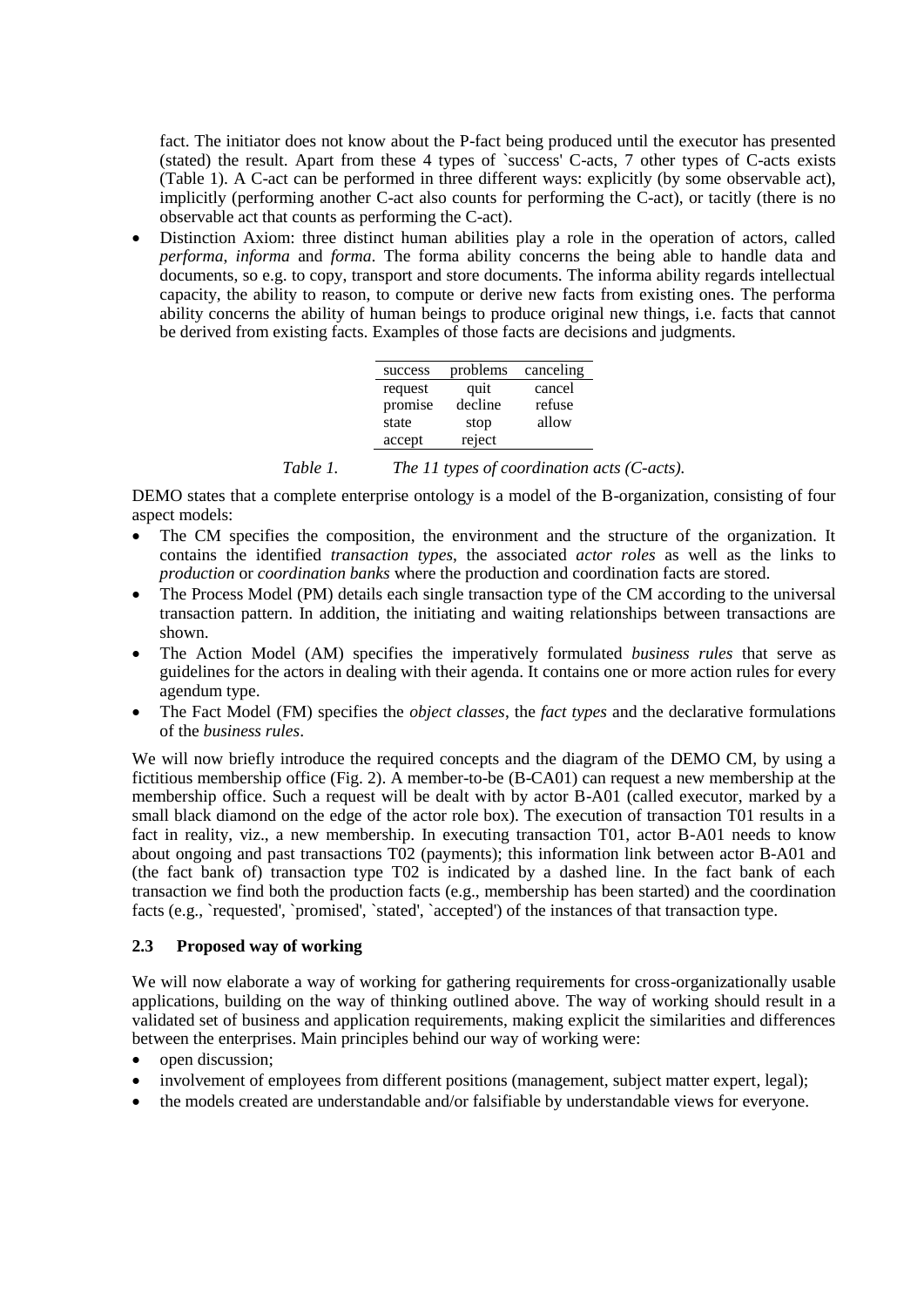

*(c) DEMO FM of a membership office membership office*

*(b) DEMO PM of T01 of a* 

#### *Figure 2. DEMO models of a fictitious membership office*

First, a draft DEMO CM, PM, and FM is created using existing materials such as process models and IT implementation (reverse engineering). Because of the reasons mentioned in 2.1, we will use mockup screens to communicate and validate parts of the DEMO models. We will create one draft screen for each C- act (Dietz, 2003; Huysmans, Bellens, van Nuffel and Ven, 2010; Krouwel and Op 't Land, 2011). As stated by Dietz in his CRISP-model (2006, p.128), the being executed of a P-act can only be known by performing the corresponding state act; so we will not create a screen for performing P-acts.

On a screen information can be entered, information will be needed, and a decision could be taken, depending on the act and its related business rules, information links and objects instantiated. Let us explain how to determine the contents of a screen by two examples using the fictitious membership office in Fig. 2.

Suppose a transaction of type T01 is being requested. It is of no relevance whether it is the member-tobe itself that enters the data on some (on line) form, or whether it is an administrative employee who enters the data on behalf of the member-to-be. The data needed for the membership concerns some personal data (Fig. 3a). That data must be entered if the person is not yet known in the system (Fig. 3b) – when the membership office uses the personal data as known by the government (residential registration office), we can safely regard every person to be known.

After being requested, actor B-A01 now needs to decide on a promise or decline. In order to do so, it needs to evaluate a business rule. For that, B-A01 will need information about the requested membership but also about one or more transactions of type T03 (Fig. 4). Note that we added buttons for saving and canceling entered data, enabling interruption of entering data while not yet performing the act.

The draft models and mock-up screens will be used for validation of requirements while also enriching them with implementation details, using the following steps, performed for each business process, consisting of a causally or conditionally cohering set of transactions, in the CM.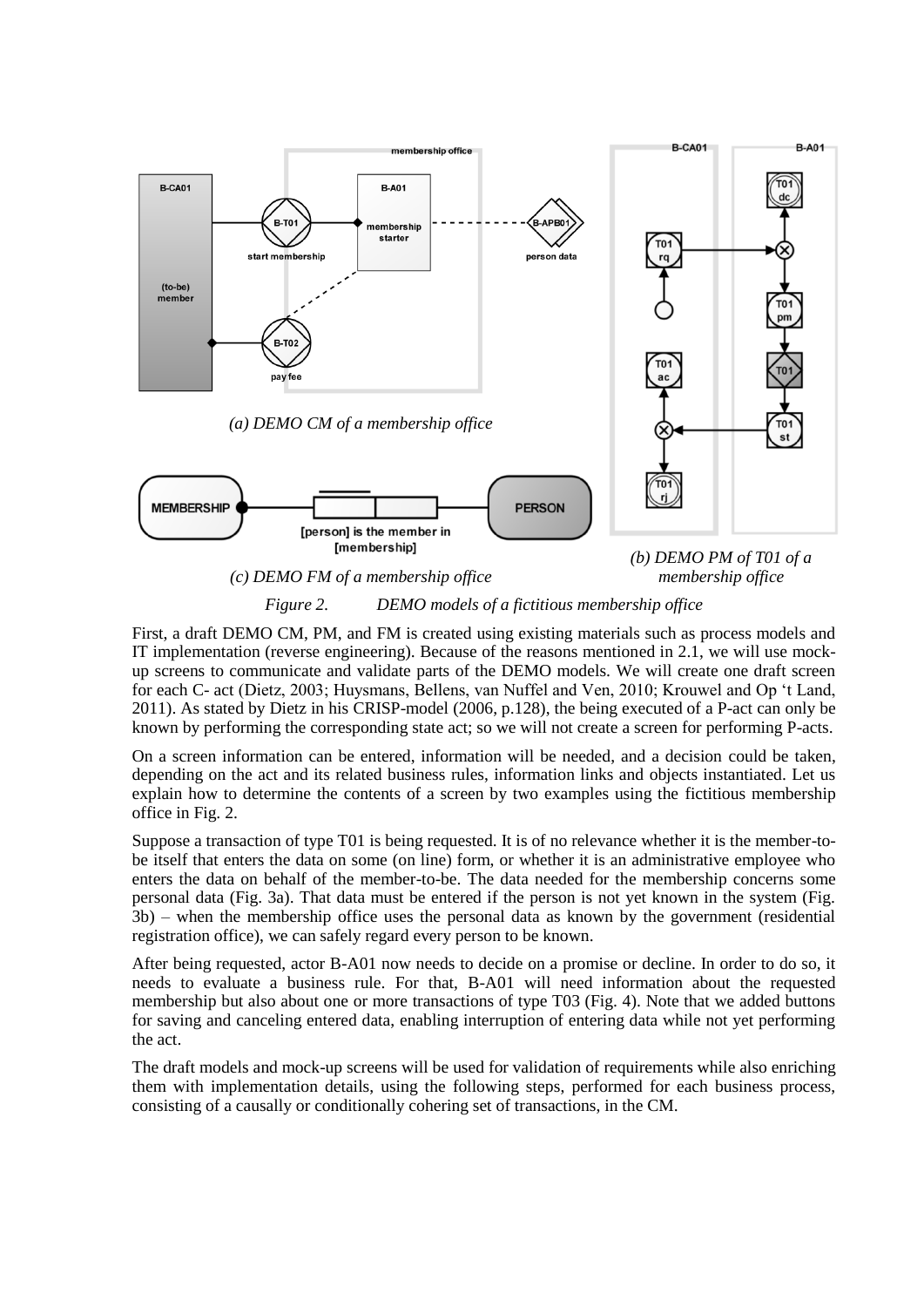

*(a) Links between DEMO CM and FM for T01/rq (b) Resulting mock-up screen for T01/rq Figure 3. Relevant DEMO models and resulting mock-up screen for T01/rq*



*(a) Links between DEMO CM, PM and AM for T01/pm (b) Resulting mock-up screen for* 

*T01/pm*



- Step 1: Identify and validate the essential activities (transactions) necessary for bringing about the business process. As the CM is independent of working order, the way in which it is executed by human beings, and the way in which it is supported by IT, it should be possible to find a limited set of essential activities needed for executing the business process.
- Step 2: Identify and validate the essential steps (acts) and the strong dependencies, i.e., the minimal order of working, by discussing the related part of the PM. As the transaction pattern provides not only the happy flow, the requirements also include the `unhappy' flow.
- Step 3: For each act, determine whether it is performed explicitly, implicitly, or tacitly. For explicit acts that have to be supported by an application, the application must provide one or more screens for showing and entering data. For other acts, no screens will be necessary.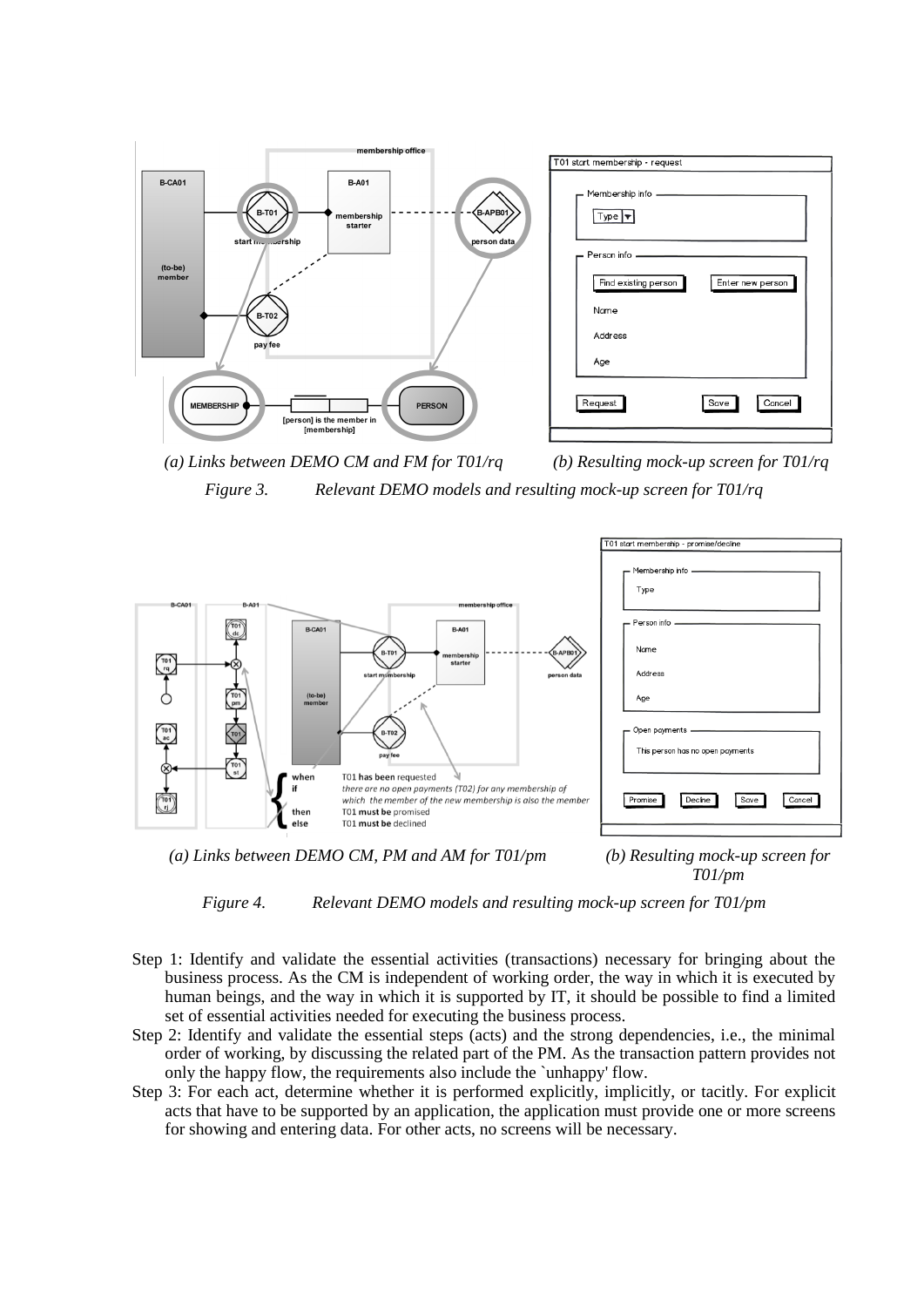- Step 4: Discuss the screen flow in order to validate the links in the PM. This will also result in a preferred order of working, consciously restricting the freedom still left by dependencies between acts as denoted in DEMO's PM (Step 2).
- Step 5: Discuss the screen contents:
	- o which decision is made;
	- o what data is entered;
	- o what data is needed.

The requirement for the data entered should reflect by the FM. Some data might be reference data, e.g., a list of countries, fees, etc. It's worthwhile to discuss whether it should be possible to manage these reference data with additional screens or (business) activities. With the requirement for the data needed, the information links in the CM can be validated. The requirement for the decision made ensures the screen is used for the right step (act); the decision should reflect the paths in the transaction pattern  $-$  i.e., after T01 has been requested, an employer sees some information, adds some information and decides `promise' or `decline'.

- Step 6: Discuss business rules per screen applicable. This will provide the action rules (AM) and ensures the data needed for making a decision is present.
- Step 7: For each screen, discuss which department or functionary type enters the data. This will make explicit how authorization, delegation, and actor role assignment is arranged.

At the end, a consistency check between the models should be performed. When activities are re-used, e.g., payment transactions, variations could have been introduced in the requirements for the data entered, needed, or the actor role assignment, depending on the business process at hand. The audience should be confronted with these differences, making explicit why these differences are there or concluding there are in fact no differences and the execution should be the same, no matter which triggered the activity.

Although it might be practicable to perform the steps at every enterprise individually, one could also choose to perform the steps in one session involving employees of all enterprises at once.

### **3 THE APPROACH IN PRACTICE**

#### **3.1 Background**

Directed by IPPO, from 2002 to 2005 an application was developed for the National Offices for supporting its business. This application was highly adaptable in order to conform to national laws. Every country configured its own version.

As the National Offices sometimes hand-over requests to other offices (for obtaining a International patent, operationalized as several patents in a set of countries), in 2009 the idea came up to connect the systems to exchange data. However, in 2010 an independent feasibility study identified 54 problems on both the business – e.g., missing functionality, difficult interaction design – and technical level – e.g., failure, bad database design, missing documentation. These problems were mainly caused already in the design phase of the system. First, the design was based on an older version reflecting a limited set of requirements. Secondly, the National Offices were not allowed to provide input for the design phase. And thirdly, as a consequence of the bad design and the degree of customization, every National Office could create its own version of the system, supplemented by other systems  $-$  e.g., DMS, CMS.

In order to identify the needs of the offices, a study was performed to identify the requirements for three National Offices, making explicit the similarities and differences between them. The focus was on identifying the as-is situation at the business level, i.e., the main processes and the way in which they should be supported. Identifying optimization opportunities at the business level (to-be) were out of scope.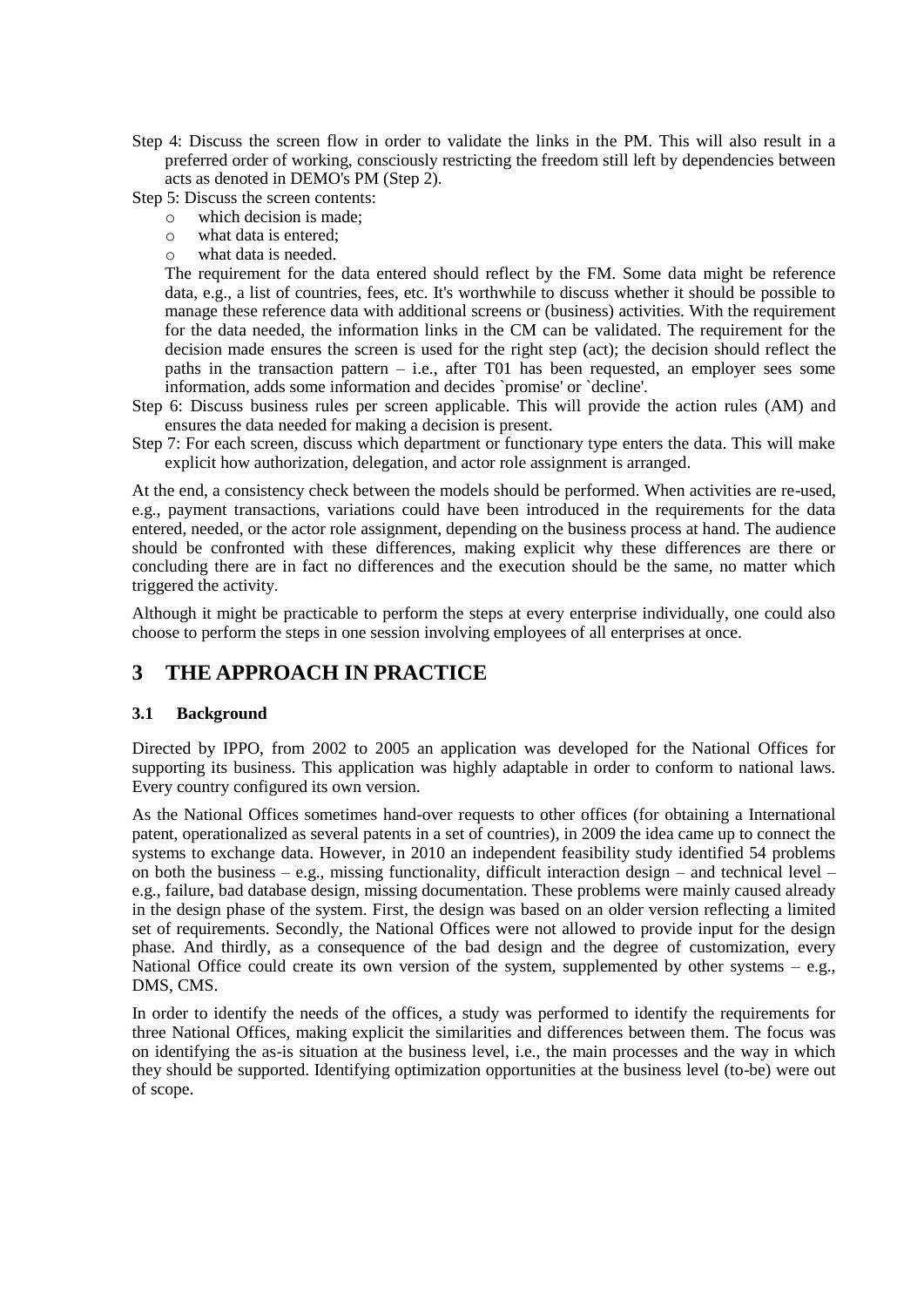#### **3.2 Preparation**

In the first phase of the project in each country a one-day workshop was held to create the CM and interviews were held to create the PM, resulting in three similar CMs and PMs. A FM was created by reverse engineering the existing database model, which was similar in all three countries. For every Cact a mock-up screen (Fig. 5) was created using a rapid wire-framing tool.



*Figure 5. Example mockup screen for new application*

#### **3.3 Workshops**

In each country, workshops were organized in which the steps mentioned above were executed. For each step, large posters and slides were used in an interactive way (Fig. 6a). Per country, in three days all business processes were discussed elaborately with domain experts, IT directors, administrative, financial, and legal officers, and the sponsors of the project. During the workshops, two team members made notes of the discussed topics, including relevant implementation details. After each 3-day session, the results were summarized and the notes were added to the DEMO models. To minimize interpretation issues, the notes and models were sent to the National Offices for providing feedback. In the second and third workshops insights gained from the previous one(s) were taken along and discussed, making the differences between the countries explicit. After finishing the workshops in the three countries, we started identifying the similarities and differences between the DEMO models and other materials. A set of DEMO models which fitted all three National Offices was created, detailing which activities were (not) applicable per country.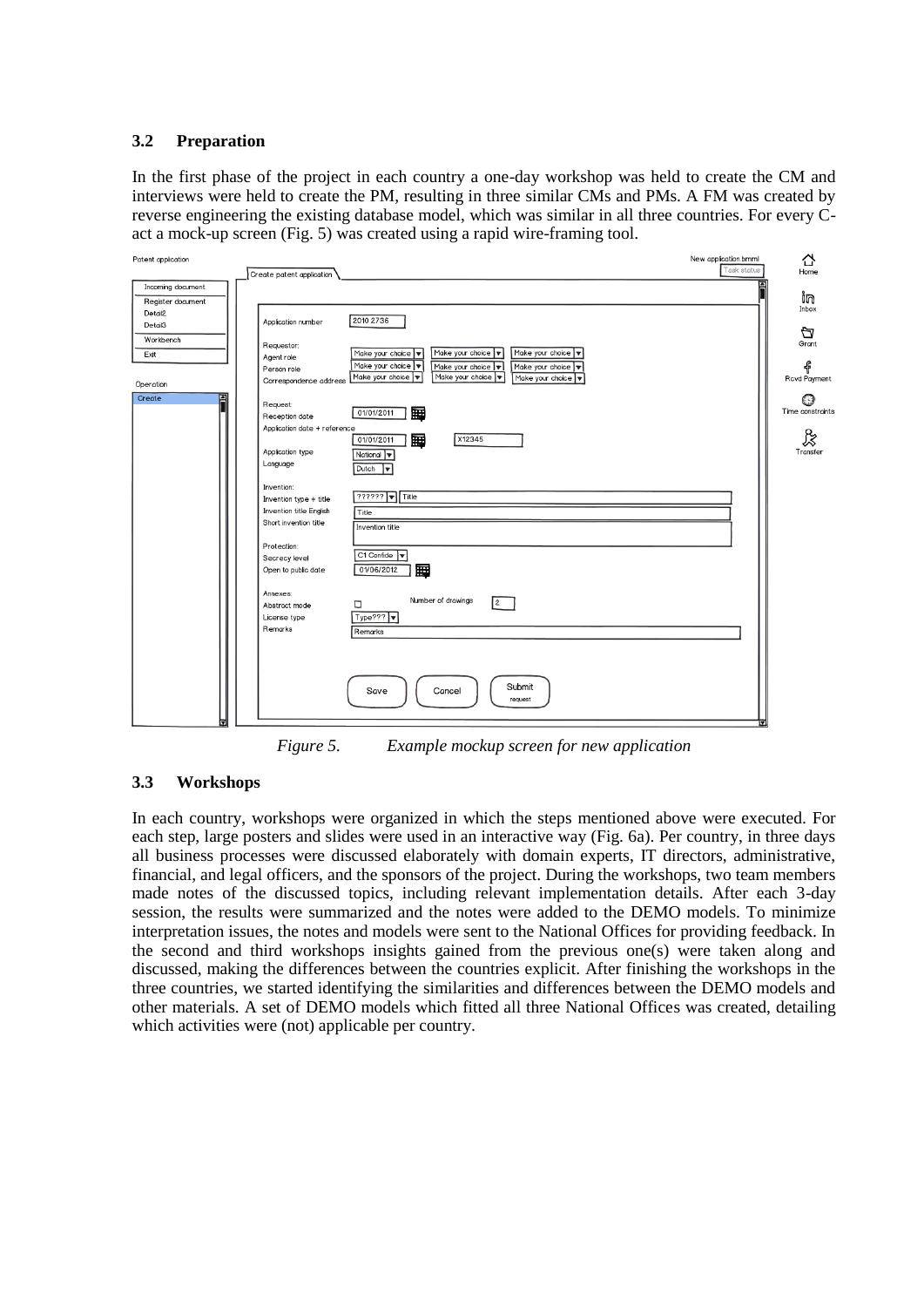# **4 RESULTS (CASE LEVEL)**

In this section we will give the results on the case level. Per step we will discuss the similarities and differences found as well as some other findings.

- A CM was created consisting of 70 transactions and 21 information links (partly shown in Fig. 7). Although there are almost no international regulations about the granting of patents, the models are similar to a large extent. In some countries some business processes or individual transactions simply did not exist (indicated by a gray diamond in Fig. 7). For example, in country A *check military interest* (T04) is mandatory by law, in country C it's optional, depending on the content of the patent requested, while in country B military interest is never checked. Also, in country B neither substantive examination nor a search is performed, as a patent is always granted.
- Although the preconditions for any activity are the same for every country, the working order differed a lot. For example, while one country performed the search at the beginning to prevent unnecessary work, another country performs it at the end because the costs are high. This implies that different screen flows better fit the needs of the different organizations.
- Whether an act is performed implicitly or explicitly is to a large extent the same for every country (Fig. 6b). However, differences were also detected, especially in the transactions that are both initiated and executed within the organization boundary. For example, in country A it is not possible to *decline* any internally initiated transaction. Also, while in country A and B an implicit *accept* holds until an explicit *reject* is performed, in country C the *accept* has to be performed explicitly, otherwise a *reject* is assumed. This implies not every screen is used in every country.
- The data entered at each screen (if applicable) for every country is the same. Also, the information needed (indicated by information links in the CM) is the same. The screens were very helpful as they brought the models alive.
- The business rules were not made explicit and no conclusions can be drawn on that aspect.
- It was discovered the functionary type to actor role mapping differed a lot per office. Discussions about the fulfillment of actor roles for one country resulted in introducing a new functionary type, fulfilling actor role B-A01 as coordinator of the grant process; by fulfilling this role explicitly, the control in coordination increased, shortening throughput times.
- As already indicated by some examples above, the sharing of information of other countries helped offices and the essential processes and activities, as well as finding new business improvement opportunities.



| Transaction                         | C-act | Country |   |   |
|-------------------------------------|-------|---------|---|---|
|                                     |       | Α       | В | C |
| $T01 - grant$ patent                | rq    | E       | E | E |
|                                     | pm    | E       | E | E |
|                                     | st    | I       | E | E |
|                                     | ac    | I       | T | I |
|                                     | dc    | E       | E | E |
|                                     | rj    | E       | E | E |
| $\overline{TO7}$ – examine formally | rq    | E       | Е | E |
|                                     | pm    | I       | I | I |
|                                     | st    | E       | E | E |
|                                     | ac    | T       |   | E |
|                                     | dc    |         | E | E |
|                                     | rj    | E       | E |   |

*(a) Example of the capturing of implicit and explicit acts*

*(b) Part of results of implicit (I)/explicit (E) analysis*

*Figure 6. Way of capturing and results of implicit/explicit analysis*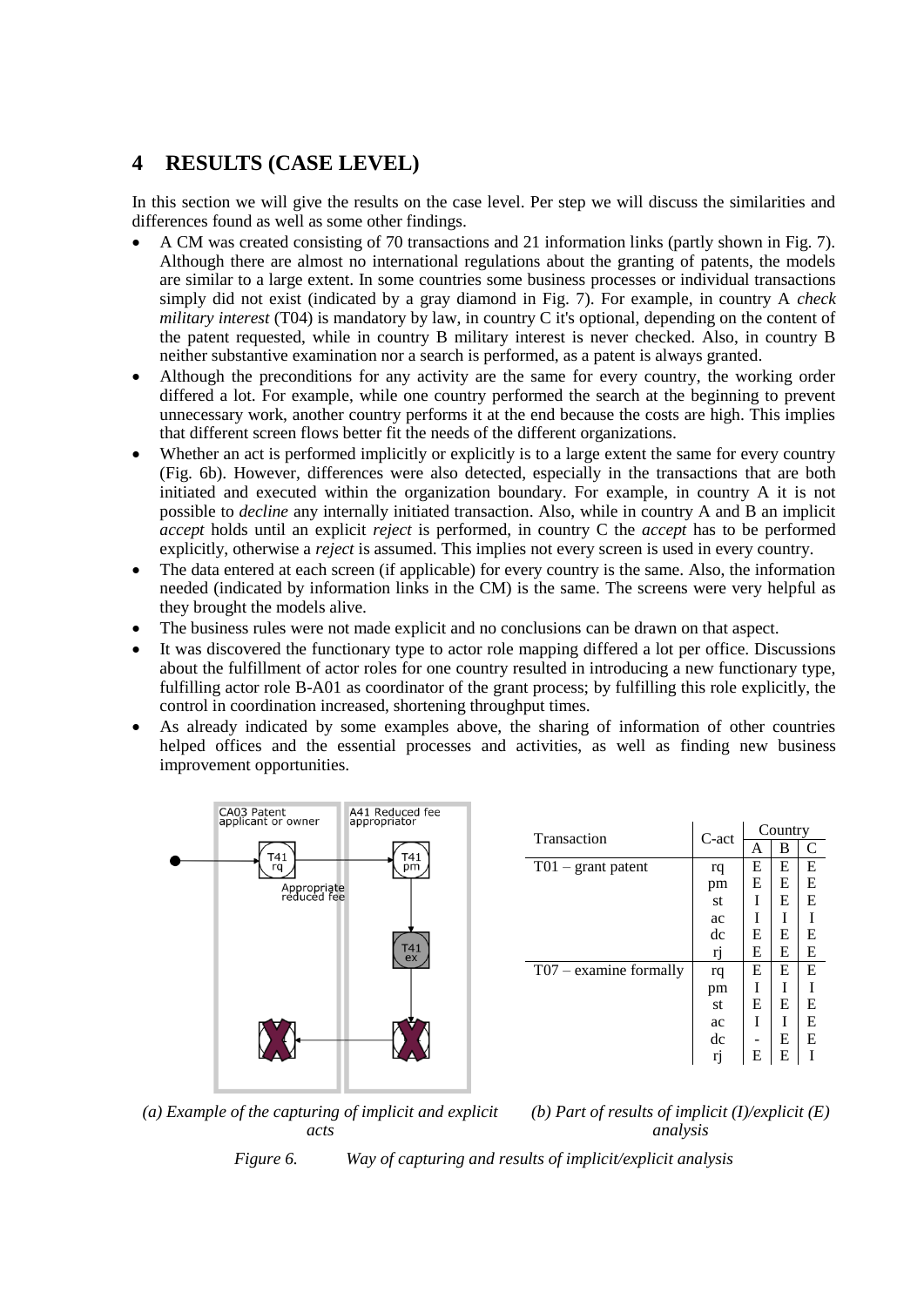Based on the findings outlined above, two (application) architecture principles were defined:

- $\bullet$  The IT system should be able to support different orders of working (as a result of Step 4);
- The IT system should be able to deal with different actor role to functionary type mappings (as a result of Step 7).

As the method helped in objectifying the discussions, the results are supported by all offices. We estimate the differences between the organizations to be that small, that it is possible to create one application to support all National Offices.



*Figure 6. DEMO CM of patent granting*

# **5 CONCLUSION AND DISCUSSION (RESEARCH LEVEL)**

We were looking for a method to gather requirements for cross-organizationally usable applications, which a) is easy to communicate, b) can discern differences between the organizations, and c) with an attractive ROME. In the workshops, interaction designs and mock-up screens were used for visualizing the DEMO models, representing the function of the system. As stated by the participants,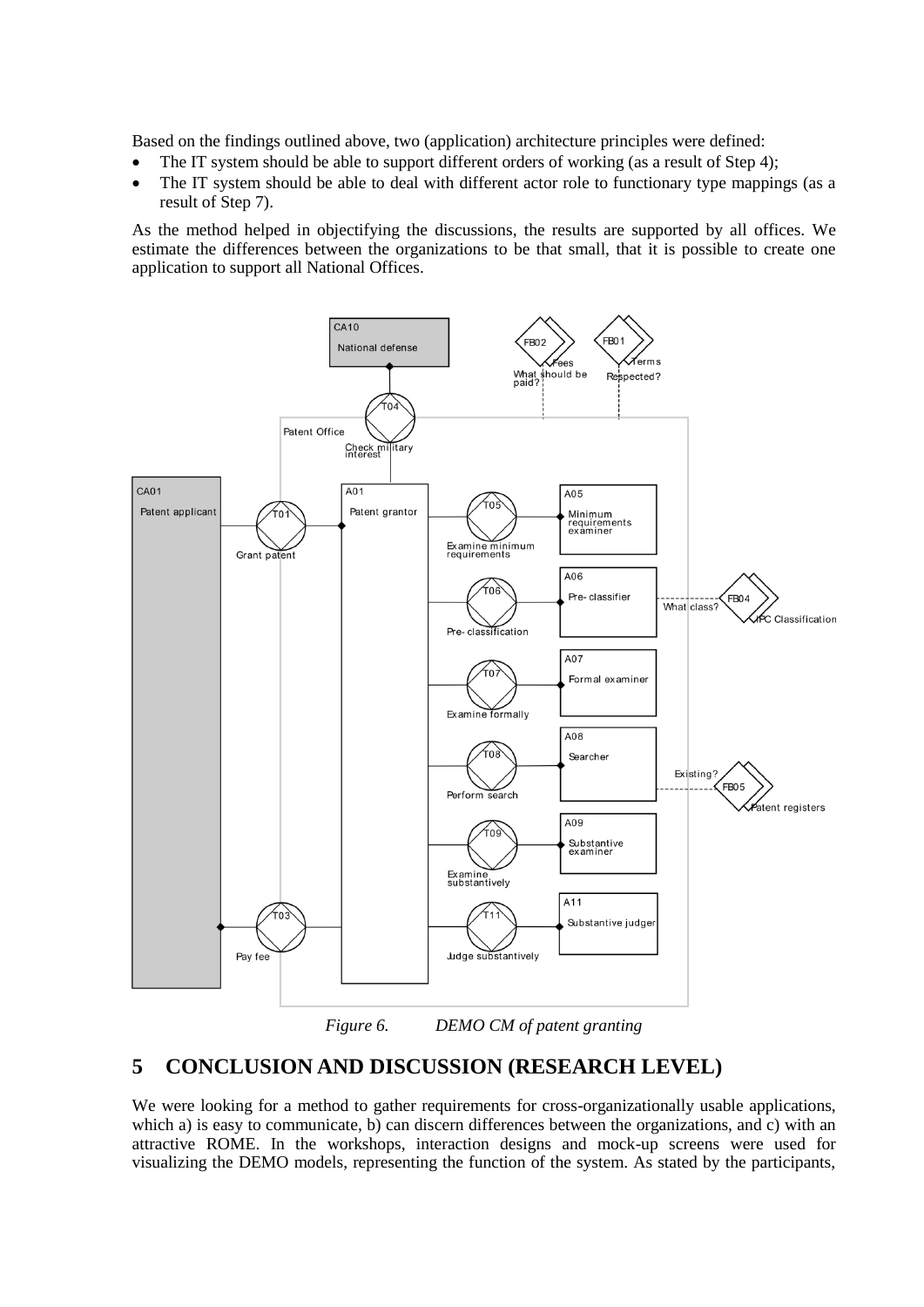the use of interactions design and mock-up was a great way of communicating and validating the, sometimes rather abstract, models, as they `brought alive the system'.

The use of DEMO has shown its benefits in finding essential differences, often resulting from regulations applicable, e.g., the military interest check enforced by law in country A but not applicable in country B. The implicit/explicit and actor role assignment analysis, as well as discussions about the screen flows, have offered great insights in the organizations, at both the ontological and implementation level. DEMO helped to distinguish the ontological differences from differences in implementation details.

To achieve the results mentioned, an investment of 200 man days (128 by Capgemini, 72 by involvement of IPPO and National Offices) was needed.

In applying our method, we also found other interesting benefits. First, as the DEMO transaction pattern includes the `unhappy' flow, it is automatically a systematic part of the requirements. Second, we were able to define (application) architecture principles. Third, we have shown to be able to systematically design screens and screen flows, based on DEMO models. Finally the method greatly objectified the discussions between all stakeholders involved, which confirms Op 't Land et al (2009).

As DEMO models do not reflect implementation, in designing screens and screen flows inevitably implementation details are introduced. For example, we considered external fact banks to be part of the application as well. One could also decide to use external data sources such as the database of the residential registration office. It is interesting to see how application architecture can support such changes.

Using the DEMO Distinction Axiom, it is now possible to design the screens once, independent of the user of the screen, i.e., whether the user is an internal employee or an external customer or supplier. The screens themselves are actually used for performing an (in)formative act, fully determined by the ontological act. The performer of the (in)formative act can but need not be the same as the performer of the ontological. For example, the screen used for requesting a membership (Fig. 3b) is for entering the data necessary for the membership as determined in the ontological act, i.e., member name, birth day, etc. The same screen can either be used by a member-to-be requesting the membership on line, or by an employee entering the data after a letter of request has been received, or by the employee listening to the member-to-be passing by in the office.

Our case demonstrates that comparable enterprises, such as National Offices sharing the same function model, can have different ontological models, as the different enterprises are subject to different national laws and regulations. This also implies that DEMO models will change as these laws and regulations change over time. Since ontological changes often have a deep impact on supporting applications, it is important to increase the insight in other aspects that can influence the ontological models of an enterprise.

Our case also demonstrates that even when enterprises share the same ontological model, their organizational implementation can differ significantly, also over time. We have shown two (application) architecture principles that contribute to the possibility that one application can support different organizational implementations of the same ontology. In computer science, principles have been formulated to ensure flexibility at the application level, with regard to an anticipated set of changes (Mannaert and Verelst, 2009). More research is needed to find additional principles that are necessary and even sufficient, to ensure that differences and changes in (specific) organizational implementations for the same (generic) ontological model can be supported by one IT system, at design-time or at run-time.

To embed this method for requirements engineering in a complete system development cycle, both linear and agile/SCRUM case studies are needed, using earlier experiences in applying DEMO as starting point for system development in an agile environment (Op 't Land et al, 2011).

Finally, we want to encourage researchers and practitioners to use or incorporate other modeling techniques in the method.